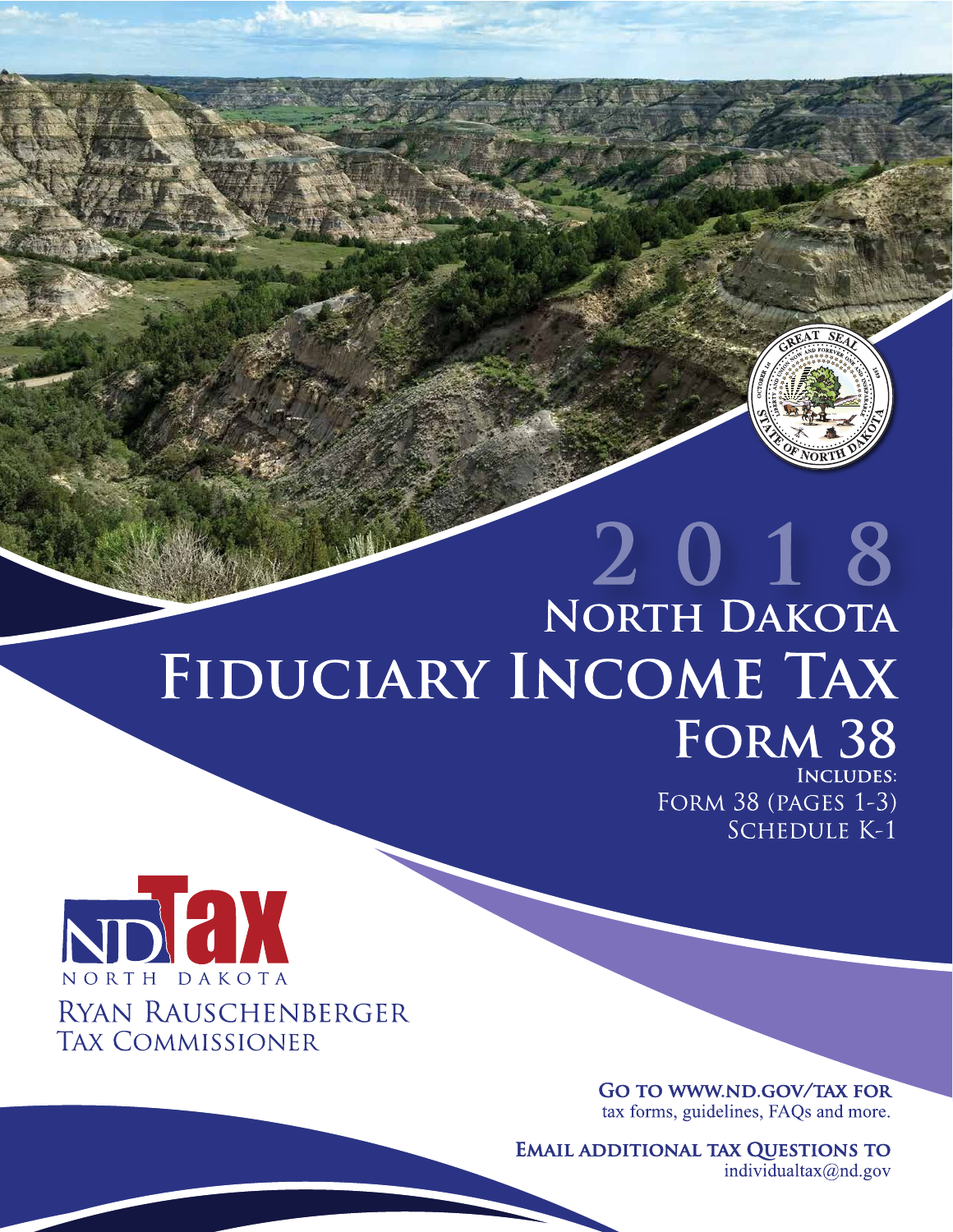### **Contents**

#### **Required forms**

The following forms are needed to complete Form 38:

| Form 38      | Fiduciary return (3 pages)                         |
|--------------|----------------------------------------------------|
| Schedule K-1 | Beneficiary's share of North Dakota income (loss), |
|              | deductions, adjustments, credits, and other items  |

The following forms may be needed:

| Form 38-TC<br>Form 38-EXT<br>Schedule 38-UT | Tax credits<br>Fiduciary extension payment voucher<br>Calculation of interest on underpayment or late<br>payment of estimated income tax |
|---------------------------------------------|------------------------------------------------------------------------------------------------------------------------------------------|
| <b>Form 101</b><br><b>Form PWA</b>          | Application for extension of time to file a North Dakota<br>income tax return<br>Passthrough entity withholding adjustment               |
| <b>Form PWE</b>                             | Nonresident passthrough entity member exemption<br>and certification                                                                     |

### **Taxpayer Bill of Rights**

Obtain a copy of the North Dakota Taxpayer Bill of Rights on the Office of State Tax Commissioner's website at **www.nd.gov/tax**

### **Need help?**

You can download forms and find other information on our website at:

#### **www.nd.gov/tax**

#### **E-mail**

Individual, estate and trust income tax—

#### **individualtax@nd.gov**

#### **Call**

| Questions               | 701.328.1258 |  |
|-------------------------|--------------|--|
| Forms                   | 701.328.1243 |  |
| Speech/hearing impaired |              |  |
| TDD                     | 800.366.6888 |  |

#### **Write**

Office of State Tax Commissioner 600 E. Boulevard Ave., Dept. 127 Bismarck, ND 58505-0599

#### **Office**

State Capitol, 16th Floor Monday through Friday 8:00 a.m. to 5:00 p.m. (except holidays)

#### **Privacy Act Notification**

In compliance with the Privacy Act of 1974, disclosure of a social security number or Federal Employer Identification Number (FEIN) on this form is required under N.D.C.C. §§ 57-01-15 and 57-38-31, and will be used for tax reporting, identification, and administration of North Dakota tax laws. Disclosure is mandatory. Failure to provide the social security number or FEIN may delay or prevent the processing of this form.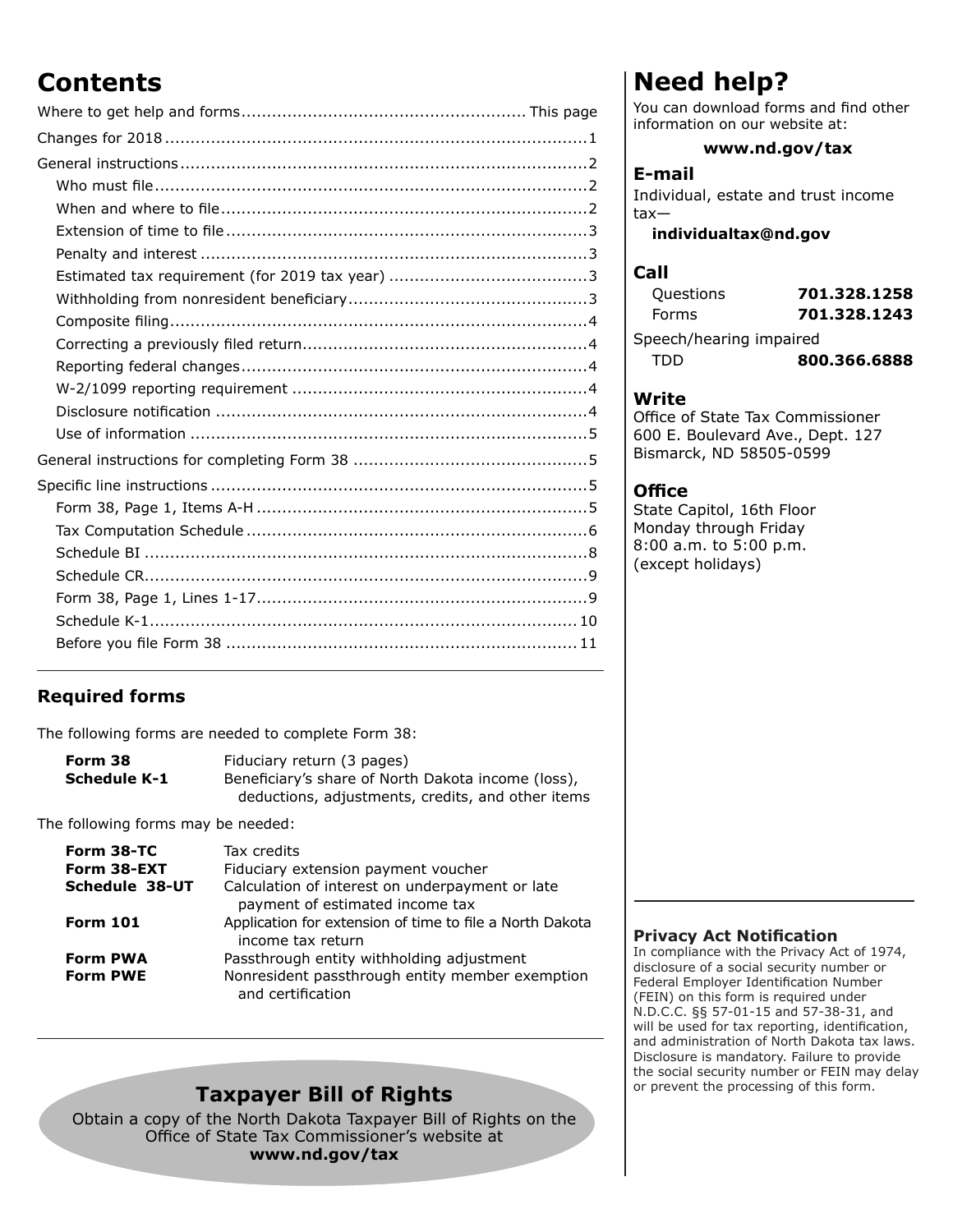### **Changes affecting estates and trusts**

Developments, updates, and items of interest relating to estate and trust income tax

#### **New Schedule 38-TC**

Schedule 38-TC is a new supplemental schedule to Form 38. Starting with the 2018 tax year, a fiduciary must complete and attach this schedule to Form 38 to claim any North Dakota tax credit earned or received by the estate or trust during the tax year. For more information, see the instructions to Schedule 38-TC.

#### **New Schedule QEC**

Schedule QEC (for filers of Forms 38, 40, 58, and 60) is a new supplemental schedule to Form 38. Starting with the 2018 tax year, a fiduciary must complete and attach this schedule to Form 38 to claim the North Dakota endowment fund tax credit based on contributions an estate or trust makes directly to a qualified endowment fund. *Note: If an estate or trust receives a North Dakota qualified endowment fund tax credit from another passthrough entity on a North Dakota Schedule K-1, the credit is not reported on the new Schedule QEC; instead, the credit and the related contribution amount shown on the North Dakota Schedule K-1 must be reported on the applicable lines of the new Schedule 38‑TC.*

#### **Changes to 2018 Form 38 and its instructions**

The **Form 38, page 1, line H, instructions** to the "Composite filing" check-off were revised to provide that it must be checked *only if* all eligible nonresident beneficiaries elect to include their distributive shares of North Dakota source income in a composite filing. If any eligible nonresident beneficiary does not make the election to be included, *do not* fill in the circle next to "Composite filing."

On **Form 38, page 1**, the property tax clearance requirement section was moved to the new Schedule 38-TC. If an estate or trust claims any credit to which the requirement applies, it must answer yes or no to the question that asks if it owns a 50 percent or more interest in real property in North Dakota. Failure to answer the question may delay the processing of the return.

The **Form 38, Tax Computation Schedule, line 4d, instructions** were revised to provide that, in the case of an estate or trust that claims a deduction from income to which the property tax clearance requirement applies, the following must be attached to Form 38:

- A statement on which the fiduciary states whether or not the estate or trust holds a 50 percent or more interest in real property in North Dakota. If it does, it must provide in the statement the name of each North Dakota county in which this applies. Failure to provide the statement may delay the processing of the return.
- If applicable, a copy of a property tax clearance record obtained from each North Dakota county identified in the statement. This may be obtained by completing the form *Property Tax Clearance Record* available on the Office of State Tax Commissioner's website.

On **Form 38, page 1, line 3**, if an estate or trust claims any North Dakota tax credit, the fiduciary must complete and attach Schedule 38-TC to Form 38. The tax credit instructions were removed from the instructions to Form 38 and made part of the new Schedule 38-TC.

#### **Changes to 2018 Schedule K-1**

On **Schedule K-1 (Form 38), Part 3**, the lines for the automation credit and the angel fund credit were removed because they expired in 2017.

On **Schedule K-1 (Form 38), Part 3**, the line for the endowment fund credit was split into four lines—see lines 15a through 15d. If Schedule QEC is completed to claim an endowment fund credit based on contributions that an estate or trust makes directly to a qualified endowment fund, the credit and its related contribution amount are entered on lines 15a and 15b, respectively. If an estate or trust receives a North Dakota Schedule K-1 from another passthrough entity on which an endowment fund credit is reported, the credit amount(s) and related contribution amount(s) are entered on lines 15c and 15d, respectively.

#### **Reminder: Return payment options**

North Dakota offers several payment options for submitting an estimated tax payment, extension payment, or payment of a balance due on a return.

**Electronic payment.** For convenience and security and knowing the payment was timely received by our office, use one of the following electronic payment options:

- **Online**—Pay online with an electronic check or a debit or credit card. The electronic check option is free. A convenience fee is charged by the service provider for the debit or credit card option, none of which goes to the State of North Dakota. To pay online, go to **www.nd.gov/tax/payment**.
- **Electronic funds transfer**—Pay by means of an Automated Clearing House (ACH) credit transaction, which the taxpayer initiates through the taxpayer's own banking institution. For more information, go to **www.nd.gov/tax/ payment** and click on "ACH credit" at bottom of page.

**Payment by check.** If choosing to mail a paper check, complete and enclose with the check the appropriate payment voucher as follows:

- Use **Form 38-ES** if making an estimated tax payment.
- Use **Form 38-EXT** if making an extension payment.
- Use **Form 38-PV** if paying a balance due on Form 38.

Don't have a payment voucher? Print one out at **www.nd.gov/tax/payment**.

#### **Federal tax reform changes**

Major changes to federal income tax law made by the federal Tax Cuts and Jobs Act take effect in 2018. The starting point in calculating North Dakota taxable income is federal taxable income. Therefore, North Dakota income tax law conforms to those changes that affect the calculation of federal taxable income. These include the changes to the section 179 expensing, depreciation, and like-kind exchange provisions, and the new provisions on the taxation of foreign-sourced income.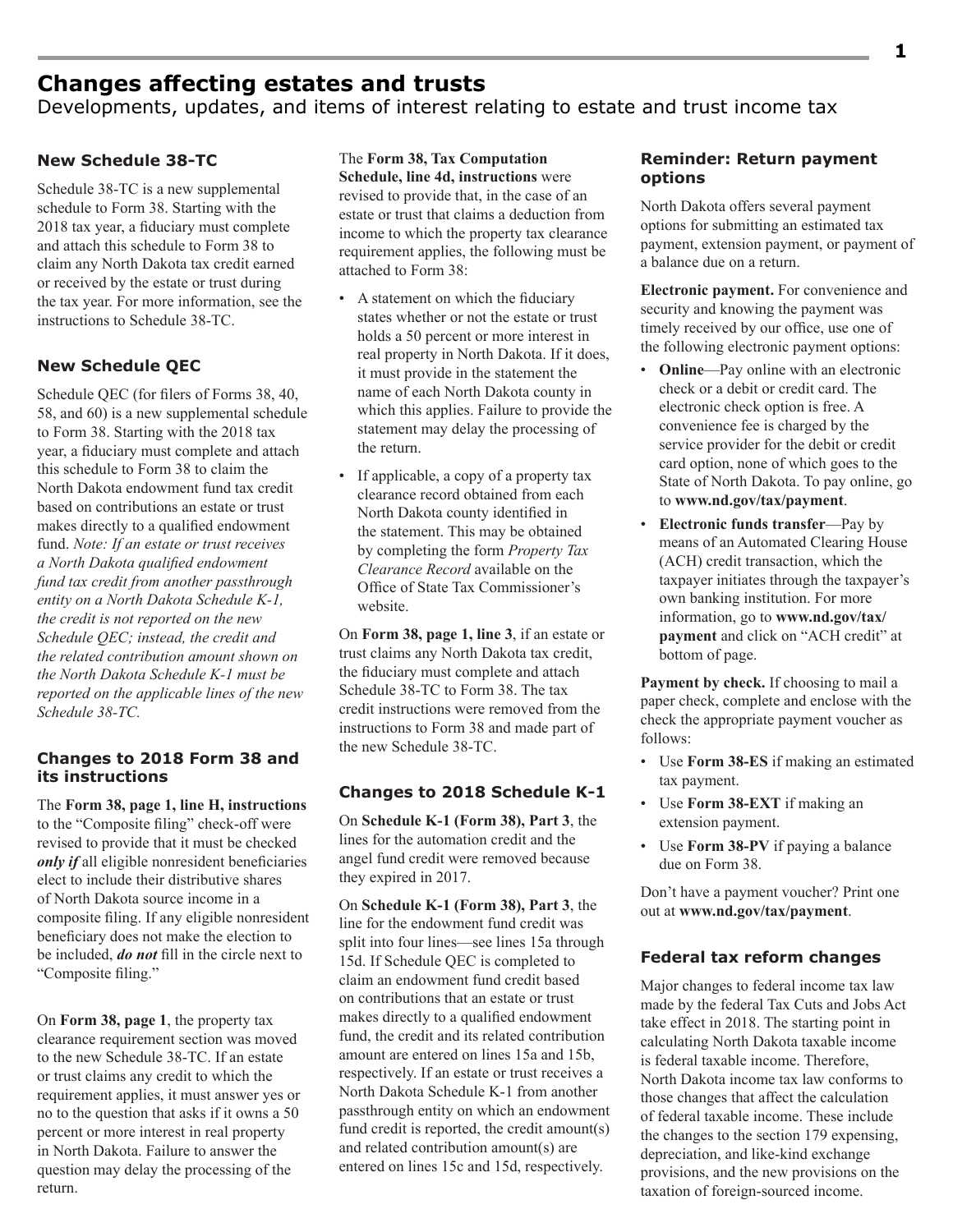## **Form 38 Instructions 2018**

### **North Dakota Fiduciary Income Tax Return**

"N.D.C.C." references are to the North Dakota Century Code, which contains North Dakota's statutes. "N.D. Admin. Code" references are to the North Dakota Administrative Code, which contains North Dakota's administrative rules.

### **General instructions**

#### **Who must file**

#### **Resident estate or trust**

A fiduciary for a resident estate or trust must file a 2018 Form 38, *Fiduciary Income Tax Return*, if the fiduciary is required to file a 2018 Form 1041, *U.S. Income Tax Return for Estates and Trusts*.

A fiduciary for a resident estate or trust is generally subject to the same law provisions that apply to a resident individual. The entire income (loss) of a resident estate or trust is reportable to North Dakota regardless of its source. An estate or trust is considered a resident if it has a relationship to North Dakota that is sufficient to create nexus for income tax purposes. See N.D. Admin. Code § 81-03-02.1-04 for more information.

#### **Nonresident estate or trust**

A fiduciary for a nonresident estate or trust must file a 2018 Form 38, *Fiduciary Income Tax Return*, if both of the following apply:

- The fiduciary is required to file a 2018 Form 1041, *U.S. Income Tax Return for Estates and Trusts*.
- The estate or trust derived any gross income from North Dakota sources during the 2018 tax year.

A fiduciary for a nonresident estate or trust is generally subject to the same law provisions that apply to a nonresident individual. Only the portion of the nonresident estate's or trust's gross income from North Dakota sources is reportable to North Dakota.

For a nonresident estate or trust, gross income from North Dakota sources includes the following:

• Compensation, including unemployment compensation, received by an estate based on services performed in North Dakota by a decedent.

- Rental income from real and tangible personal property located in North Dakota.
- Royalties, bonus or lease payments, and other income from an interest in oil, gas, coal, or other minerals located in North Dakota.
- Gain from the sale, exchange, or other disposition of real and tangible personal property located in North Dakota.
- Income from a sole proprietorship, partnership, S corporation, or other trade or business carried on in North Dakota. This includes farming and ranching operations.
- Income from gambling activity carried on in North Dakota.
- Income from another estate or trust consisting of the same kinds of income listed above.

For a nonresident estate or trust, gross income from North Dakota sources generally does not include interest, dividends, pensions, annuities, or income and gain from intangible property. However, interest, dividends, gains, and other income from intangible property are included in gross income from North Dakota sources if derived from a trade or business carried on in North Dakota.

#### **Grantor trust**

A grantor trust is required to file a 2018 Form 38, *Fiduciary Income Tax Return*, if the grantor is required to file a 2018 Form 1041, *U.S. Income Tax Return for Estates and Trusts*. This applies even if a grantor trust elects to use an alternative filing method under the federal income tax regulations in lieu of filing a Form 1041. See the specific line instructions for Form 38 (page 1), Schedule BI, and Schedule K-1 for special instructions that apply to a grantor trust.

#### **Tax-exempt trust**

A fiduciary for a trust that is tax-exempt under Internal Revenue Code § 501(a) must file a 2018 Form 38 if (1) the fiduciary is required to file a 2018 Form 1041 or Form 990-T to report the trust's unrelated business taxable income, (2) the federal income tax is calculated using the tax rates applicable to a trust, and (3) the unrelated business taxable income is reportable to North Dakota.

The unrelated business taxable income is reportable to North Dakota if the trust is a North Dakota resident trust or, in the case of a nonresident trust, the unrelated business taxable income has a source in North Dakota.

#### **Bankruptcy estate**

A fiduciary that is required to file a 2018 Form 38 for a bankruptcy estate must file it in a manner similar to how the 2018 Form 1041 is filed. Use Form 38 only as a transmittal form for Form ND-1, *Individual Income Tax Return*. In the top margin of Form ND-1, write "Attachment to Form 38." Complete and attach Form ND-1 to Form 38. Complete Items A through H at the top of Form 38. Enter on Form 38, page 1, line 7, the net tax liability from Form ND-1, page 2, line 25. Then complete lines 8 through 17 on page 1 of Form 38 as required.

#### **Disaster recovery tax exemptions**

Exemptions from state and local tax filing and payment obligations are available to out-of-state businesses and their employees who are in North Dakota on a temporary basis for the sole purpose of repairing or replacing natural gas, electrical, or telecommunication transmission property that is damaged, or under threat of damage, from a state- or presidentially-declared disaster or emergency. For more information, go to www.nd.gov/tax.

#### **When and where to file**

The 2018 Form 38 must be filed on or before (1) April 15, 2019, if filing for the 2018 calendar year, or (2) the 15th day of the 4th month following the end of the tax year, if filing for a fiscal year beginning in the 2018 calendar year. If the due date falls on a Saturday, Sunday, or holiday, the return may be filed on or before the next day that is not a Saturday, Sunday, or holiday.

*Note: Use the 2017 Form 38 if filing for a fiscal year beginning in the 2017 calendar year.*

Mail Form 38 and all required attachments to:

Office of State Tax Commissioner 600 East Boulevard Ave., Dept. 127 Bismarck, ND 58505-0599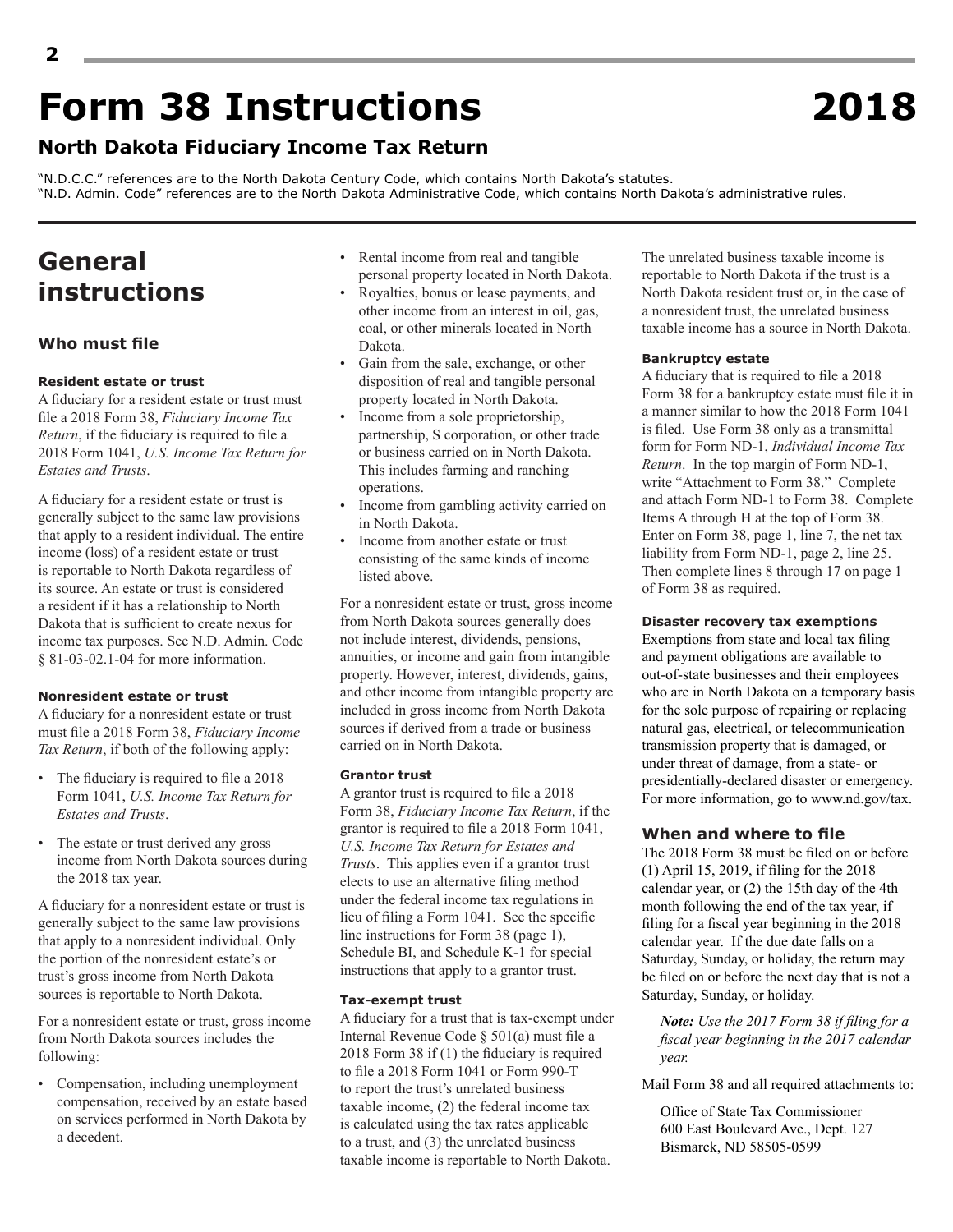An extension of time to file Form 38 may be obtained in one of the following ways:

- Obtain a federal extension.
- Separately apply for a North Dakota extension.

**Federal extension.** If an extension of time to file Form 1041 is obtained, it is automatically accepted as an extension of time to file Form 38. The extended due date for North Dakota purposes is the same as the federal extended due date. A separate North Dakota extension does not have to be applied for, nor does the Office of State Tax Commissioner have to be notified that a federal extension has been obtained prior to filing Form 38.

**North Dakota extension.** If a federal extension is not obtained, but additional time is needed to complete and file Form 38, a separate North Dakota extension may be applied for by filing Form 101, *Application for Extension of Time to File a North Dakota Tax Return.* This is not an automatic extension—there must be good cause to request a North Dakota extension. Form 101 must be postmarked on or before the due date of Form 38. Notification of whether the extension is accepted or rejected will be provided by the Office of State Tax Commissioner.

**Extension interest.** If Form 38 is filed on or before the extended due date, and any tax due is paid with the return, no penalty will be charged. Interest on the tax due will be charged at the rate of 12% per year from the original due date of the return to the earlier of the date the return is filed or the extended due date.

**Prepayment of tax due.** If an extension of time to file Form 38 is obtained, any tax expected to be due may be paid on or before the regular due date to avoid paying extension interest. For more information, including payment options, obtain the 2018 Form 38-EXT. Alternatively, a check or money order may be sent with a letter containing the following: (1) name of estate or trust; (2) estate's or trust's FEIN; (3) fiduciary's name, address and phone number; and (4) statement that the payment is a 2018 Form 38-EXT payment.

#### **Penalty and interest**

The tax due must be paid by the due date (without extension) of Form 38 to avoid penalty and interest charges. However, if an extension of time to file Form 38 was obtained, the tax due may be paid by the extended due date of the return without penalty, but extension interest will apply—see "Extension interest" and "Prepayment of tax due" on this page.

If Form 38 is filed on or before its due date (or extended due date), but all of the tax due is not paid by the due date (or extended date), a penalty equal to 5% of the unpaid tax due or \$5.00, whichever is greater, must be paid.

If Form 38 is not filed on or before its due date (or extended due date), and there is an unpaid tax due on it, a penalty equal to 5% of the unpaid tax due or \$5.00, whichever is greater, for the month the return was due plus 5% of the unpaid tax due for each additional month (or fraction of a month) during which the return remains delinquent must be paid. This penalty may not exceed 25% of the tax due.

In addition to any penalty, interest must be paid at the rate of 1% per month or fraction of a month, except for the month in which the tax was due, on any tax due that remains unpaid after the return's due date.

#### **Estimated tax requirement (for 2019)**

A fiduciary for an estate or trust must pay estimated North Dakota income tax for the 2019 tax year if all four of the following conditions apply:

- 1. The fiduciary is required to pay estimated federal income tax for the 2019 tax year. This condition applies whether or not the fiduciary actually makes the required payment(s) of estimated tax to the Internal Revenue Service.
- 2. The North Dakota net income tax liability on the fiduciary's taxable income for the 2018 tax year (as shown on the 2018 Form 38, page 1, line 4) was equal to or more than \$1,000. *Note: If the fiduciary was not required to file a North Dakota income tax return for the 2018 tax year, the fiduciary's net tax liability is zero for purposes of this condition.*
- 3. The fiduciary expects to owe *(after subtracting any estimated North Dakota income tax withholding)* North Dakota income tax equal to or more than \$1,000

for the 2019 tax year. *Note: Do not include income tax withholding from nonresident individual beneficiaries or composite income tax in this estimation.*

- 4. The fiduciary expects North Dakota income tax withholding *(other than income tax withholding from nonresident individual beneficiaries)* for the 2019 tax year to be less than the smaller of:
	- a. 90% of the North Dakota net income tax liability on the fiduciary's taxable income for the 2019 tax year. *Note: Substitute 66 2/3% if a qualified farmer. See instructions for 2019 Form 38-ES.*
	- b. 100% of the North Dakota net income tax liability on fiduciary's taxable income for the 2018 tax year (as shown on the 2018 Form 38, page 1, line 4). *Note: If the estate or trust was not in existence for the entire 2018 tax year, this part does not apply; the 90% threshold in part a must be applied.*

In general, one-fourth (25%) of the total estimated tax required to be paid for the 2019 tax year must be paid by April 15, June 15, and September 15, 2019, and January 15, 2020. For more information, including payment options, obtain the 2019 Form 38-ES.

#### **Withholding from nonresident beneficiary**

If a trust is required to file Form 38, the trust must withhold North Dakota income tax at the rate of 2.90% from the year-end distributive share of North Dakota income of a nonresident beneficiary. In the case of a grantor trust, this also applies to the North Dakota income distributable to the grantor if the grantor meets the definition of a nonresident beneficiary.

**Nonresident beneficiary.** For this purpose, a nonresident beneficiary is defined as:

- an individual domiciled outside North Dakota,
- a trust legally organized outside North Dakota, or
- a partnership, S corporation, or other passthrough entity with a commercial domicile outside North Dakota.

**Exemption from withholding.** This withholding requirement does not apply to a nonresident beneficiary if: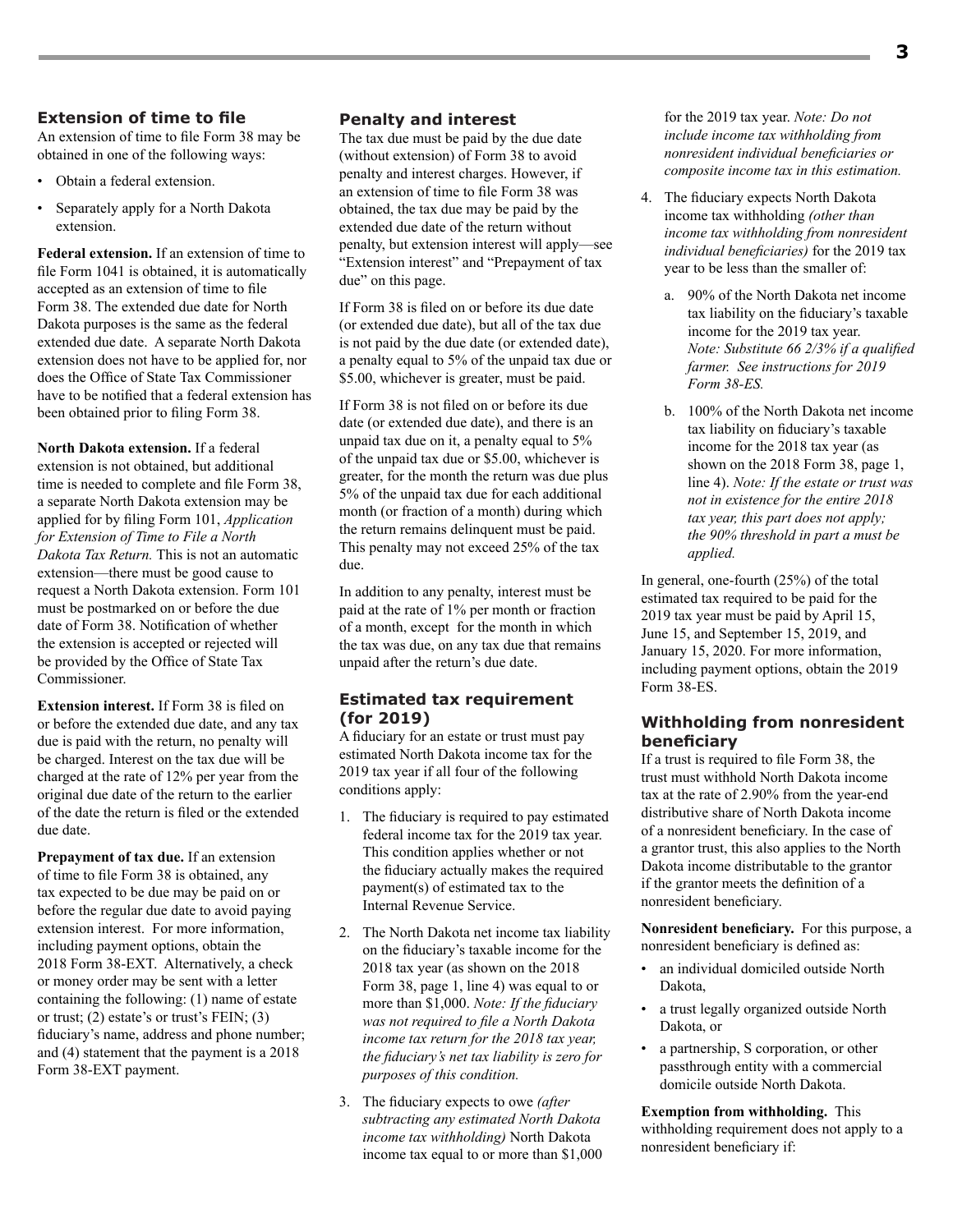- the beneficiary's distributive share of North Dakota income is less than \$1,000,
- the beneficiary elects to include the distributive share of North Dakota income in a composite filing (see "Composite filing" on this page), or
- the beneficiary is a passthrough entity that elects exemption from the withholding requirement. Obtain Form PWE for more information.

**Withholding procedure.** This withholding requirement applies to the year-end distributive share of North Dakota income, which is determined at the end of the trust's tax year and reported on Form 38, Schedule BI, Column 5. The requirement does not apply to actual distributions made during the tax year. The withholding amount is calculated and reported on Schedule BI, Column 6. If certain conditions are met, an amount less than the amount calculated at the 2.90% tax rate may be withheld. For the qualifying conditions, see Form PWA. A payment for the total amount of withholding reported on Schedule BI, Column 6, must be submitted with Form 38 when it is filed.

#### **Composite filing**

A composite filing method is available to a trust with one or more eligible nonresident beneficiaries. Under this method, a trust calculates the North Dakota income tax on the year-end distributive share of North Dakota income of an eligible nonresident beneficiary and pays the tax with Form 38. The tax is calculated at the highest individual income tax rate (which is 2.90% for the 2018 tax year), and no adjustments, deductions, or tax credits are allowed in calculating the tax. A composite filing satisfies the North Dakota income tax filing and payment obligations of the eligible nonresident beneficiaries included in it, which means they do not have to separately file their own North Dakota income tax returns. The composite filing method is optional and does not require prior approval from the Office of State Tax Commissioner, and a choice to use it may be made on a yearto-year basis.

**Eligible nonresident beneficiary.** A nonresident beneficiary (as defined under "Withholding from nonresident beneficiary" on page 3) is eligible to be included in a composite filing if both of the following apply:

- The beneficiary's only source of income within North Dakota is one or more passthrough entities. A passthrough entity includes a trust, partnership, S corporation, limited liability company treated like a partnership or S corporation, and any other similar entity.
- The beneficiary elects to be included in a composite filing. An election is indicated by the trust's calculation and reporting of a tax amount for the beneficiary on Form 38, Schedule BI, Column 7. If the distributive share is a loss, the tax is zero.

The distributive share of North Dakota income included in a composite return is subject to tax even if it is under \$1,000.

#### **Composite filing method procedure.**

The tax under the composite filing method is calculated and reported on Form 38, Schedule BI, Column 7. A payment for the total tax amount reported on Schedule BI, Column 7, must be submitted with Form 38 when it is filed.

#### **Correcting a previously filed return**

If a fiduciary needs to correct an error on Form 38 after it is filed, the fiduciary must file an amended return. There is no special form for this purpose. See "How to prepare an amended 2018 return" below.

If a fiduciary paid too much tax because of an error on the 2018 Form 38, the fiduciary generally has three years from the due date (excluding extensions) of the return or the date the return was actually filed, whichever is later, in which to file an amended return to claim a refund of the overpayment. See N.D.C.C. § 57-38-40 for other time periods that may apply.

#### **How to prepare an amended 2018 return**

- 1. Obtain a blank 2018 Form 38.
- 2. Enter the name of the estate or trust, and the fiduciary's name, current address, FEIN, etc., in the top portion of page 1 of Form 38.
- 3. Fill in the "Amended return" circle at the top of page 1 of Form 38.
- 4. Complete the Tax Computation Schedule and Schedule BI using the corrected information. However, unless there is an increase in the amount reported on Schedule BI, Column 5, of the amended return, enter on Schedule BI, Column 6, the same amount reported on the previously filed return. Also complete

Schedule CR, if applicable. Then complete lines 1 through 7 on page 1 of Form 38.

- 5. Leave line 8 on page 1 of Form 38 blank unless claiming an additional amount not previously claimed.
- 6. On line 9 of page 1 of Form 38, enter the total taxes due from the previously filed 2018 Form 38, page 1, line 7. If the total taxes due have not been fully paid, only enter the amount paid.
- 7. Complete lines 10 through 16 of page 1 of Form 38. If there is an overpayment on line 11, enter the full amount on line 13. On an amended return, the amount credited to the next year's estimated tax (line 12) may not be increased or decreased.
- 8. Attach a statement explaining the reason(s) for filing the amended return. If it is because of changes the fiduciary or the Internal Revenue Service (IRS) made to the 2018 Federal Form 1041, attach a copy of the amended federal return or IRS notice.
- 9. Complete and provide a corrected North Dakota Schedule K-1 to the beneficiaries, as required.

#### **Reporting federal changes**

If the Internal Revenue Service (IRS) changes Federal Form 1041, or if a fiduciary files an amended Federal Form 1041, an amended North Dakota Form 38 must be filed within ninety days after the final determination of the IRS changes or the filing of the amended federal return. Enclose a copy of the IRS audit report or the amended federal return with the amended North Dakota Form 38.

#### **W-2/1099 reporting requirement**

Every fiduciary that is required to file Federal Form 1099 or W-2 may also have to file one with the Office of State Tax Commissioner. For more information, obtain the document *Income Tax Guideline: Information Returns*.

#### **Disclosure notification**

Upon written request from the chairman of a North Dakota legislative standing committee or Legislative Management, the law requires the Office of State Tax Commissioner to disclose the amount of any deduction or credit claimed on a tax return. Any other confidential information, such as a taxpayer's name or federal employer identification number, may not be disclosed.

**4**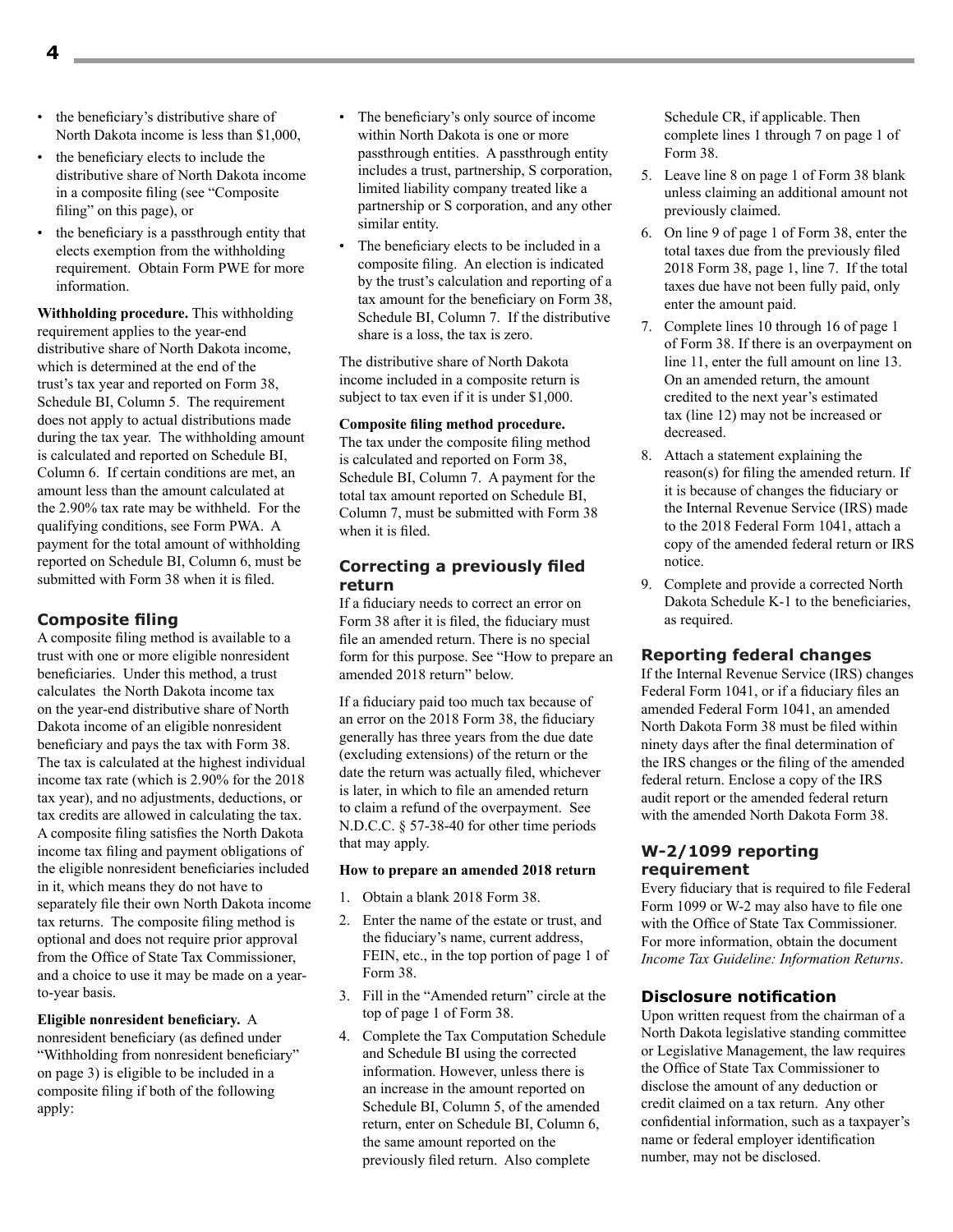#### **Use of information**

All of the information on Form 38 and its attachments is confidential by law and cannot be given to others except as provided by state law. Information about the beneficiaries is required under state law so the Office of State Tax Commissioner can determine the beneficiary's correct North Dakota taxable income and verify if the beneficiary has filed a return and paid the tax.

### **General instructions for completing Form 38**

#### **Complete Form 38 as follows:**

- **1.** Complete Federal Form 1041 in its entirety.
- **2.** Complete Items A through H at the top of page 1 of Form 38—see page 5 of these instructions.
- **3.** Complete the Tax Computation Schedule on page 2 of Form 38—see page 6 of these instructions.
- **4.** Complete Schedule BI on page 3 of Form 38—see page 8 of these instructions.
- **5.** Complete lines 1 through 17 on page 1 of Form 38—see page 9 of these instructions.
- **6.** Complete Schedule K-1, if required, for the beneficiaries—see page 10 of these instructions.

**Rounding of numbers.** Numbers may be entered on the return in dollars and cents, or they may be rounded to the nearest whole dollar. If rounding, drop the cents if less than 50 cents and round up to the next whole dollar amount if 50 cents or higher. For example, \$25.36 becomes \$25.00, and \$25.50 becomes \$26.00.

**Fiscal year filers.** The tax year for North Dakota income tax purposes must be the same as the tax year used for federal income tax purposes. Use the 2018 Form 38 if the estate's or trust's taxable year began in the 2018 calendar year. *Note: Use the 2017 Form 38 if the taxable year began in the 2017 calendar year*.

### **Specific line instructions for page 1 of Form 38, Items A-H**

**Complete Items A through H at the top of page 1 of Form 38. Then complete the Tax Computation Schedule and Schedule BI before completing lines 1 through 17 on page 1 of Form 38.** 

#### **Item A Tax year**

The same tax year used for federal income tax purposes (as indicated on the federal return) must be used for North Dakota income tax purposes. Fill in the applicable circle. If the estate or trust has a fiscal year, enter the beginning and ending dates of the fiscal year. Use the 2018 Form 38 only if the estate's or trust's tax year began in the 2018 calendar year.

#### **Item B**

#### **Name and address**

Enter the legal name of the estate or trust, the name and title of the fiduciary, and the fiduciary's mailing address on the applicable lines. If filing an amended return, enter the most current address.

### **Item C**

### **Federal EIN**

North Dakota uses the federal employer identification number (FEIN or federal EIN) for identification purposes. Enter the federal employer identification number from page 1 of Federal Form 1041.

*Important: Do not enter the fiduciary's own federal employer identification number. A fiduciary for an estate or trust must obtain a separate federal employer identification number for the estate or trust.*

#### **Item D**

#### **Date created**

Enter the date the estate or trust was created from page 1 of Federal Form 1041.

#### **Item E**

#### **Number of beneficiaries**

Enter the total number of beneficiaries and the number of each type of beneficiary.

#### **Item F Residency status**

Fill in the applicable circle to indicate the residency status of the estate or trust. See "Resident estate or trust" under "Who must file" on page 2 for more information.

#### **Item G Entity type**

If Federal Form 1041 was used, fill in the circle next to the same entity type checked on page 1 of Form 1041. Fill in the circle next to "Other" (Item 10) if the fiduciary filed:

- Form 1041-QFT (Write "Qualified funeral trust" on the line.)
- Form 990-T for a tax-exempt trust with unrelated business taxable income (Write "Tax-exempt trust with UBTI" on the line.)

#### **Item H**

#### **Check off items** Fill in all applicable circles.

**Initial return.** Fill in this circle if this is the first return filed in North Dakota for this estate or trust.

**Final return.** Fill in this circle if this is the last return to be filed in North Dakota for this estate or trust.

**Composite return.** Fill in this circle *only if* (1) the trust has one or more nonresident beneficiaries eligible to be included in a composite filing and (2) *all* of them elected to include their distributive shares of North Dakota source income in a composite filing. See "Composite filing" on page 4 for more information.

**Amended return.** Fill in this circle if this return is being filed to correct a previously filed 2018 Form 38. See "Correcting a previously filed return" on page 4 for more information.

**Extension.** Fill in this circle if a federal or state extension of time to file the return was obtained. See "Extension of time to file" on page 3 for more information.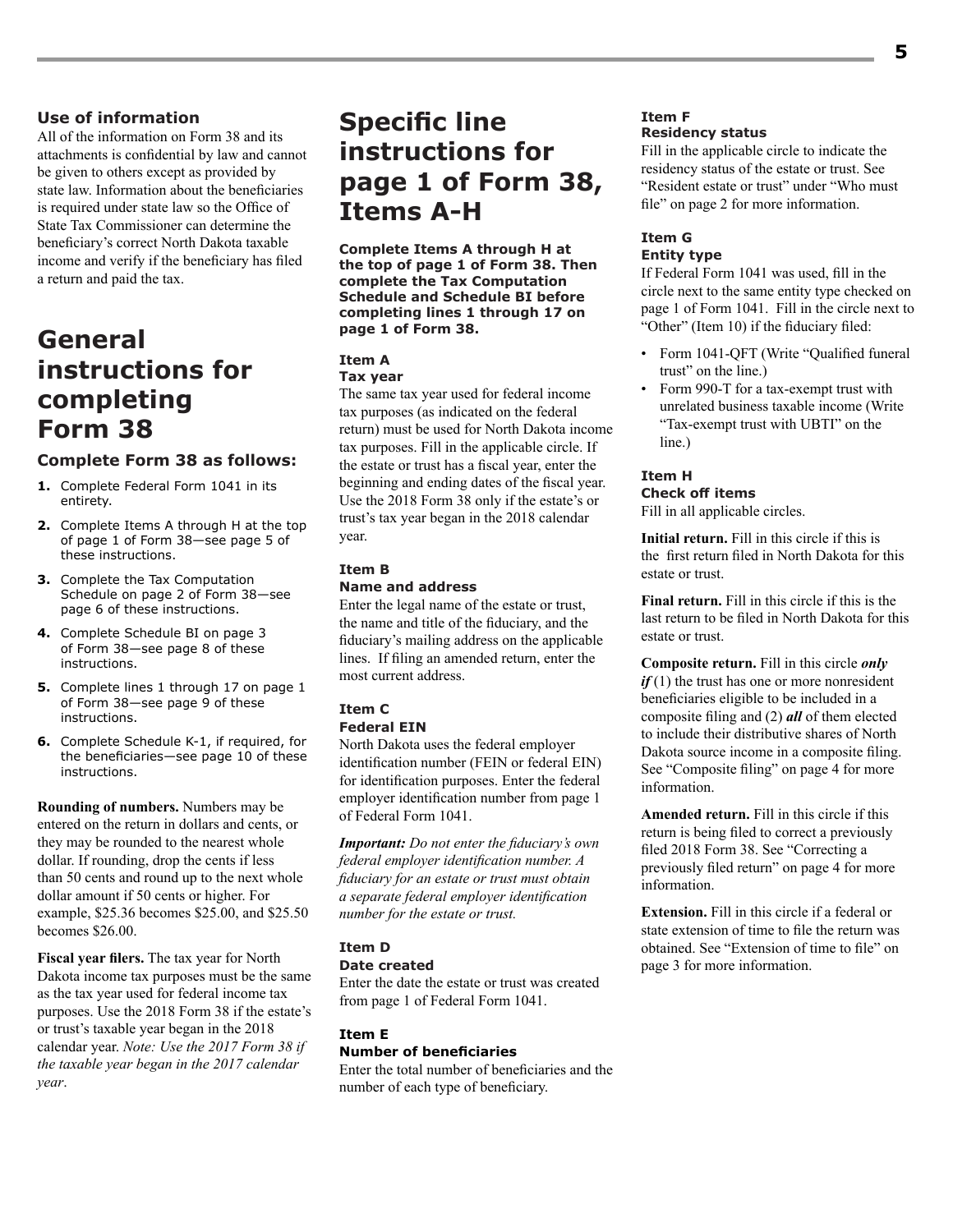### **Instructions for completing Tax Computation Schedule (Form 38, page 2)**

**Grantor trust.** If all of a trust is a grantor trust, do not complete the Tax Computation Schedule. However, if a trust is part grantor trust and part other type of trust (e.g., simple or complex), complete the Tax Computation Schedule to the extent it applies to the nongrantor part of the trust.

#### **Instructions for Part 1**

#### **Line 2 Additions**

The following items must be entered on this line if taxable to the fiduciary:

- Taxable portion of a lump-sum distribution from Federal Form 4972, line 6 plus line 10. This adjustment does not apply to a fiduciary for a nonresident estate or trust.
- Loss adjustment reported to the fiduciary by an S corporation that elected taxation under N.D.C.C. § 57-38-01.35. For details, obtain the *Income Tax Guideline: Adjustment For Income (Loss) From An S Corporation electing to be taxed as a C corporation. Attach a copy of the statement received from the entity***.**
- For an electing small business trust (ESBT), the separate S corporation items of income, gain, loss, etc., that would have been included had they not been removed for purposes of the separate tax calculation on Federal Form 1041.
- Amount of contribution on which the fiduciary claims a North Dakota endowment fund tax credit under N.D.C.C. § 57-38-01.21 or a housing incentive fund tax credit under N.D.C.C. § 57-38-01.32, but only to the extent the contribution reduced the fiduciary's federal taxable income. If a fiduciary receives either or both credits from a passthrough entity, include on this line the fiduciary's share of the related contribution from the passthrough entity to the extent it reduced the fiduciary's federal taxable income.

#### **Line 4a**

#### **Interest from U.S. obligations**

Enter the following on this line if included in the amount on line 1:

- Interest income from U.S. obligations.
- Interest income from other securities that is specifically exempted from state income tax by federal statute.
- The portion of dividend income from a mutual fund attributable to the fund's investment in U.S. obligations or federally-exempted securities.

Common sources of interest income that may be entered on this line include U.S. savings bonds, Treasury bills and notes, and securities issued by the Banks for Cooperatives, Commodity Credit Corporation, Federal Deposit Insurance Corporation, Federal Farm Credit System, Federal Home Loan Banks, Federal Intermediate Credit Banks, Federal Land Banks, Federal Savings & Loan Insurance Corporations, and Student Loan Marketing Association.

*Do not* enter on this line interest income from securities of the Federal Home Loan Mortgage Corporation (Freddie Mac), Federal National Mortgage Association (Fannie Mae), and Government National Mortgage Association (Ginnie Mae), nor from a federal income tax refund or repurchase agreement. **Attach a statement specifically identifying the securities and the interest income from them. For a mutual fund, identify the fund, the qualifying securities, and the percentage of income from qualifying securities.**

#### **Line 4b**

#### **Net long-term capital gain exclusion**

If the amount on line 1 includes a net longterm capital gain, 40 percent of the gain is excludable from North Dakota taxable income. For a nonresident estate or trust, the exclusion is allowed only for a net long-term capital gain based on the capital gains and losses reportable to North Dakota. A net long-term capital gain included in an amount entered on line 4d (Other subtractions) is

| Worksheet for calculating net long-term capital gain exclusion<br>(for Form 38, Tax Computation Schedule, Part 1, line 4b)                                         |  |
|--------------------------------------------------------------------------------------------------------------------------------------------------------------------|--|
| <b>1.</b> Enter amount from 2018 Schedule D (Form 1041), line 18a, column (2).                                                                                     |  |
| <b>2.</b> Enter amount from 2018 Schedule D (Form 1041), line 19, column (2).                                                                                      |  |
|                                                                                                                                                                    |  |
| If a <b>resident estate or trust</b> , enter the amount from line 3 on line 5 and go to line 6.<br>$\cdot$ If a <b>nonresident estate or trust</b> , go to line 4. |  |
| <b>4.</b> Complete lines 4a through 4d using only the capital gains and losses reportable to North Dakota by the fiduciary:                                        |  |
| <b>a.</b> North Dakota net short-term capital gain (loss) included on 2018 Schedule D (Form 1041),                                                                 |  |
| <b>b.</b> North Dakota net long-term capital gain (loss) included on 2018 Schedule D (Form 1041),                                                                  |  |
|                                                                                                                                                                    |  |
|                                                                                                                                                                    |  |
|                                                                                                                                                                    |  |
| 6. Portion of line 5, if any, included in an amount that will be entered on Form 38, Tax Computation Schedule, Part 1, line 4d. 6                                  |  |
|                                                                                                                                                                    |  |
|                                                                                                                                                                    |  |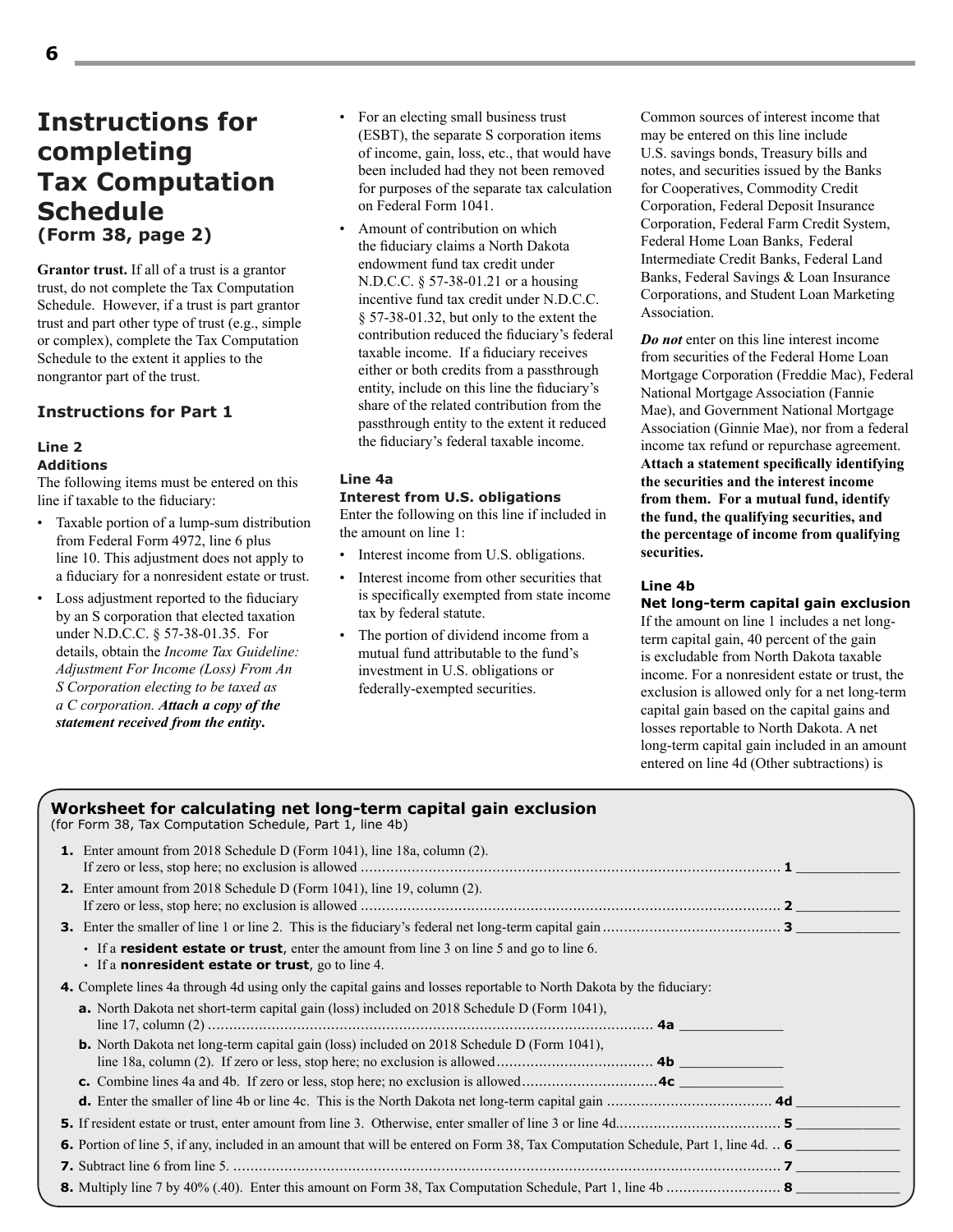not eligible for the exclusion. Complete the worksheet on page 6 to calculate the amount to enter on this line.

#### **Line 4c Qualified dividend exclusion**

**Resident estate or trust—** A fiduciary for a resident estate or trust may enter on this line 40 percent of the qualified dividends allocated to the estate or trust and reported on Form 1041, page 1, line 2b(2).

**Nonresident estate or trust.** A fiduciary for a nonresident estate or trust may enter on this line 40 percent of the portion of the qualified dividends allocated to the estate or trust and reported on Form 1041, page 1, line 2b(2), *that are reportable to North Dakota.* Qualified dividends allocated to the estate or trust that are reportable to North Dakota must be included in the fiduciary's share of total income reported on Form 38, Tax Computation Schedule, Part 2, Column B, line 11.

#### **Line 4d Other subtractions**

Enter the following items on this line to the extent they are included in the amount on line 1:

- Income earned or received by a Native American while living and working on any Indian reservation in North Dakota.
- Taxable part of a retirement, sick pay, or unemployment payment from the U.S. Railroad Retirement Board. **Attach a copy of Form RRB-1099 or RRB-1099-R (or both, if applicable).**
- Income adjustment reported to the fiduciary by an S corporation that elected taxation under N.D.C.C. § 57- 38-01.35. For details, obtain the *Income Tax Guideline: Adjustment For Income (Loss) From An S Corporation electing to be taxed as a C corporation*. **Attach statement received from the entity.**
- Income exempted under N.D.C.C. ch. 40‑63 (Renaissance Zone Act). **Attach Schedule RZ. Also see "Property tax clearance" below.**
- Income exempted under N.D.C.C. ch. 40‑57.1 (new or expanding business income exemption). **Attach supporting statement showing calculation. Also see "Property tax clearance" below.**
- Compensation received by a National Guard or U.S. armed forces member activated for federal active duty service under Title 10 of United States Code. Compensation received for annual training, basic military training, or professional military education is not eligible. **Attach a copy of the mobilization orders.**
- Compensation received by a nonresident individual for active duty in the U.S. armed forces.
- Contributions made during the tax year to a College SAVE account administered by the Bank of North Dakota. The maximum deduction allowed is \$5,000.

**Property tax clearance.** If a renaissance zone income exemption or a new or expanding business income exemption is claimed on this line, the fiduciary must attach the following to Form 38:

- A statement on which the fiduciary states whether or not the estate or trust holds a 50 percent or more interest in real property in North Dakota. If it does, it must also provide on the statement the name of each North Dakota county in which this applies.
- If applicable, a copy of a property tax clearance record obtained from each North Dakota county identified in the statement. This may be obtained by completing the form *Property Tax Clearance Record*  available on the Office of State Tax Commissioner's website.

#### **Instructions for Part 2**

**All estates and trusts**—Enter the amounts from the 2018 Federal Form 1041, page 1, lines 1 through 8, on the corresponding lines in Column A. Then complete lines 9 through 11 in Column A.

**Nonresident estate or trust only**— Enter in Column B (North Dakota) the portion of the amount in Column A that is reportable to North Dakota. See below for the instructions to lines 1 through 8 of Column B. Then complete lines 9 through 11 in Column B. Complete lines 1 through 11 in Column C by entering the difference between Column A and Column B.

#### **Instructions for Column B only— North Dakota**

*If part or all of a North Dakota income amount reportable in Column B was entered in Part 1, line 4a and line 4d because it is exempt from North Dakota income tax, only enter the taxable portion in Column B.*

#### **Line 1, Column B Interest income**

Enter the fiduciary's share of interest received from a partnership, S corporation, or limited liability company doing business in North Dakota, to the extent the interest is apportioned or allocated to North Dakota by that entity. Do not include any interest from U.S. obligations.

#### **Line 2, Column B Ordinary dividends**

Enter the fiduciary's share of dividend income received from a partnership, S corporation, or limited liability company doing business in North Dakota, to the extent the dividend income is apportioned or allocated to North Dakota by that entity.

#### **Line 3, Column B Business income or (loss)**

Enter the net income or loss from a sole proprietorship doing business in North Dakota as reported on Federal Schedule C (Form 1040), to the extent the net income or loss is apportionable and allocable to North Dakota.

#### **Line 4, Column B Capital gain (loss)**

Enter net capital gains and losses from the sale or exchange of real and tangible personal property located in North Dakota. Also enter the fiduciary's share of net capital gains and losses from a partnership, S corporation, or limited liability company doing business in North Dakota, to the extent they are apportioned or allocated to North Dakota by that entity.

#### **Line 5, Column B Rents, royalties, partnerships, other estates and trusts, etc.**

Enter the net income or loss from real and tangible personal property located in North Dakota. This includes net income or loss from leasing the property, and royalties and other income from interests in oil, coal, or other mineral property located in North Dakota.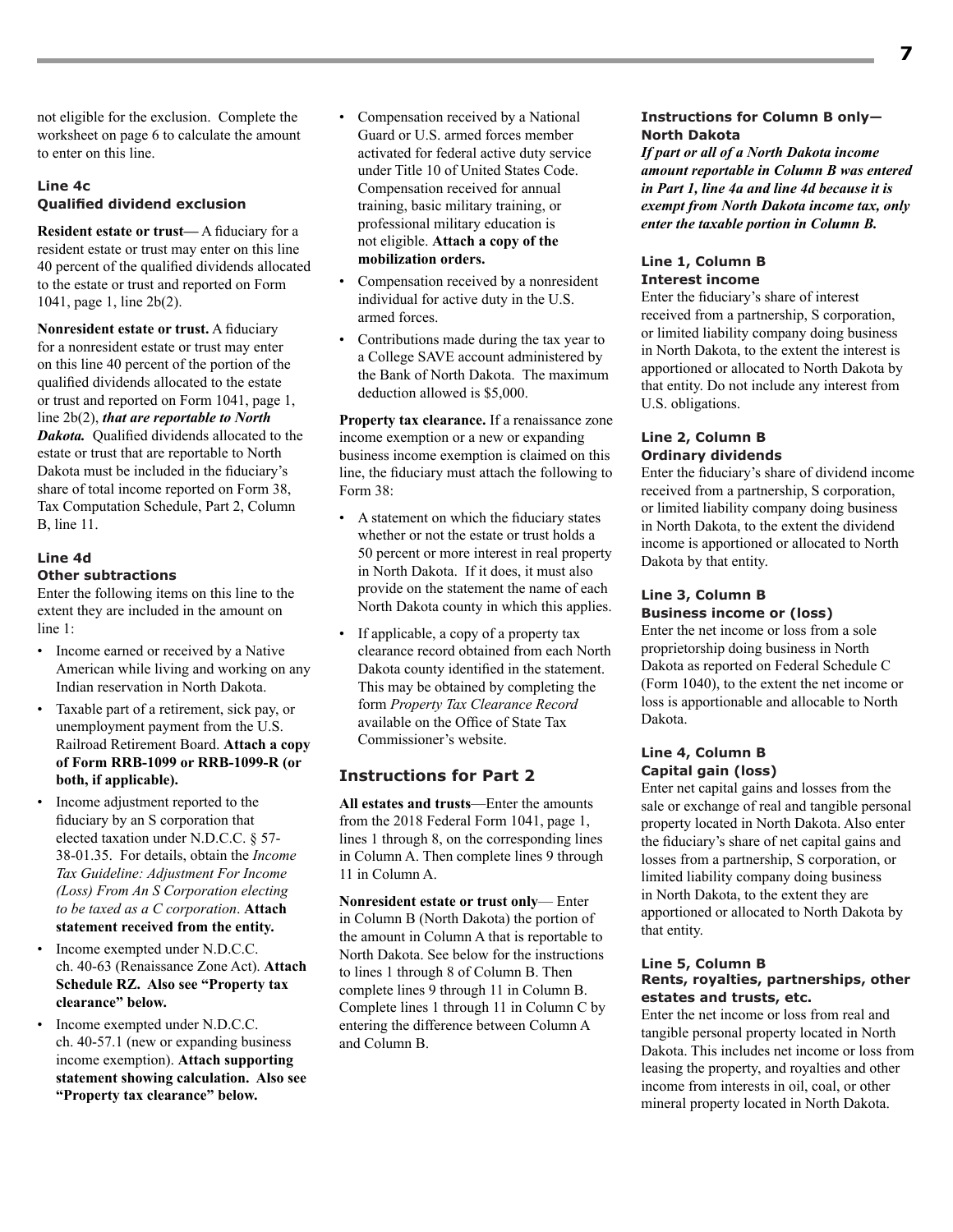Enter the fiduciary's share of income or loss from a partnership, S corporation, or limited liability company doing business in North Dakota (that is not reported on the other lines of Part 2), to the extent the income is apportioned and allocated to North Dakota by that entity.

Enter the fiduciary's share of North Dakota source income and losses from another estate or trust.

#### **Line 6, Column B Farm income or (loss)**

Enter the net income or loss from a farm or ranch operation doing business in North Dakota as reported on Federal Schedule F (Form 1040), to the extent the net income or loss is apportionable and allocable to North Dakota.

#### **Line 7, Column B Ordinary gain or (loss)**

Enter the ordinary gain or loss from the sale or exchange of real and tangible personal property located in North Dakota.

#### **Line 8, Column B Other income**

Enter the amount of any other income having its source in North Dakota that is not included on lines 1 through 7 of Part 2.

### **Instructions for completing Schedule BI (Form 38, page 3)**

Schedule BI must be completed to provide information about each beneficiary. If the estate or trust has more than four beneficiaries, complete and attach additional Schedule BI forms. If more than one Schedule BI is needed, complete lines 1 through 4 on only one of them, and include the combined amount for all of the schedules on that one schedule. *Note: Only the North Dakota prescribed Schedule BI will be accepted. Taxpayer prepared substitutes are not acceptable.*

**Grantor trust.** For purposes of completing Schedule BI, "beneficiary" includes the owner(s) of a grantor trust.

#### **All Beneficiaries (Columns 1 through 4)**

#### **Columns 1 and 2**

Enter the name, mailing address, and federal identification number of each beneficiary.

#### **Column 3**

Identify the entity type of the beneficiary by entering the applicable code letter as follows:

| <b>Entity type</b>    | <b>Code letter</b> |
|-----------------------|--------------------|
|                       |                    |
| $C$ corporation $C$   |                    |
| S corporationS        |                    |
| Partnership  P        |                    |
|                       |                    |
|                       |                    |
| Exempt organization O |                    |

*Note: A "C corporation" is a corporation that files Federal Form 1120; an "S corporation" is a corporation that files Federal Form 1120S; and the "Trust" entity type only applies to a trust that files Federal Form 1041 or, in lieu of filing Federal Form 1041, elects an alternative reporting method under the federal income tax regulations.*

If the beneficiary is a limited liability company (LLC) that is a disregarded entity for federal income tax purposes or a nominee on Federal Schedule K-1, enter the code letter for the type of entity of the entity's owner. If the LLC is treated like a C corporation, partnership, or S corporation, enter the code letter for that particular entity type.

#### **Column 4**

Enter the sum of the following items from the beneficiary's Federal Schedule K-1 (Form 1041), Part III:

- **Box 1** Interest income
- **Box 2a** Ordinary dividends<br>**Box 3** Net short-term capit
- Net short-term capital gain
- **Box 4a** Net long-term capital gain
- **Box 5** Other portfolio and nonbusiness income
- **Box 6** Ordinary business income **Box 7** Net rental real estate incom
- Net rental real estate income
- **Box 8** Other rental income
- **Box 9** Directly apportioned deductions
- **Box 11** Final year deductions *(Only include deductions that are allowed as a deduction from gross income in calculating adjusted gross income for federal income tax purposes.)*

**Box 14** Other information *(Only include income and deduction items includable in the calculation of federal adjusted gross income.)*

**Grantor trust owner.** For a grantor trust owner (who does not receive a federal Schedule K-1), enter the sum of the income and deduction items reportable for federal income tax purposes that are attributable to the owner.

#### **Nonresident beneficiaries only (Columns 5 through 7)**

Columns 5 through 7 only apply to a nonresident beneficiary. For this purpose, a nonresident beneficiary is defined as:

- an individual domiciled outside North Dakota,
- a trust legally organized outside North Dakota, or
- a partnership, S corporation, or other passthrough entity with a commercial domicile outside North Dakota.

A nonresident beneficiary includes the grantor of a grantor trust if the grantor meets the definition of a nonresident beneficiary.

#### **Column 5**

#### **Nonresident beneficiary only**

Complete Column 5 for each nonresident beneficiary. Include in this column the portion of each item of income, loss, and deduction included in the amount in Column 4 that is derived from sources in North Dakota. For this purpose, this includes the same kinds of items that would be reportable to North Dakota had they been directly received by the nonresident beneficiary. These items include:

- Compensation for services performed in North Dakota.
- Net income (loss) from the rental or lease of real and tangible personal property located in North Dakota.
- Net income (loss) attributable to royalties and other income from oil, coal, or other mineral interests located in North Dakota.
- Gain or loss from the sale, exchange, or other disposition of real and tangible personal property located in North Dakota.
- Net income (loss) from a sole proprietorship doing business in North Dakota.
- Net income (loss) from a partnership, S corporation, or other trade or business carried on in North Dakota, to the extent it is apportioned and allocated to North Dakota.

**8**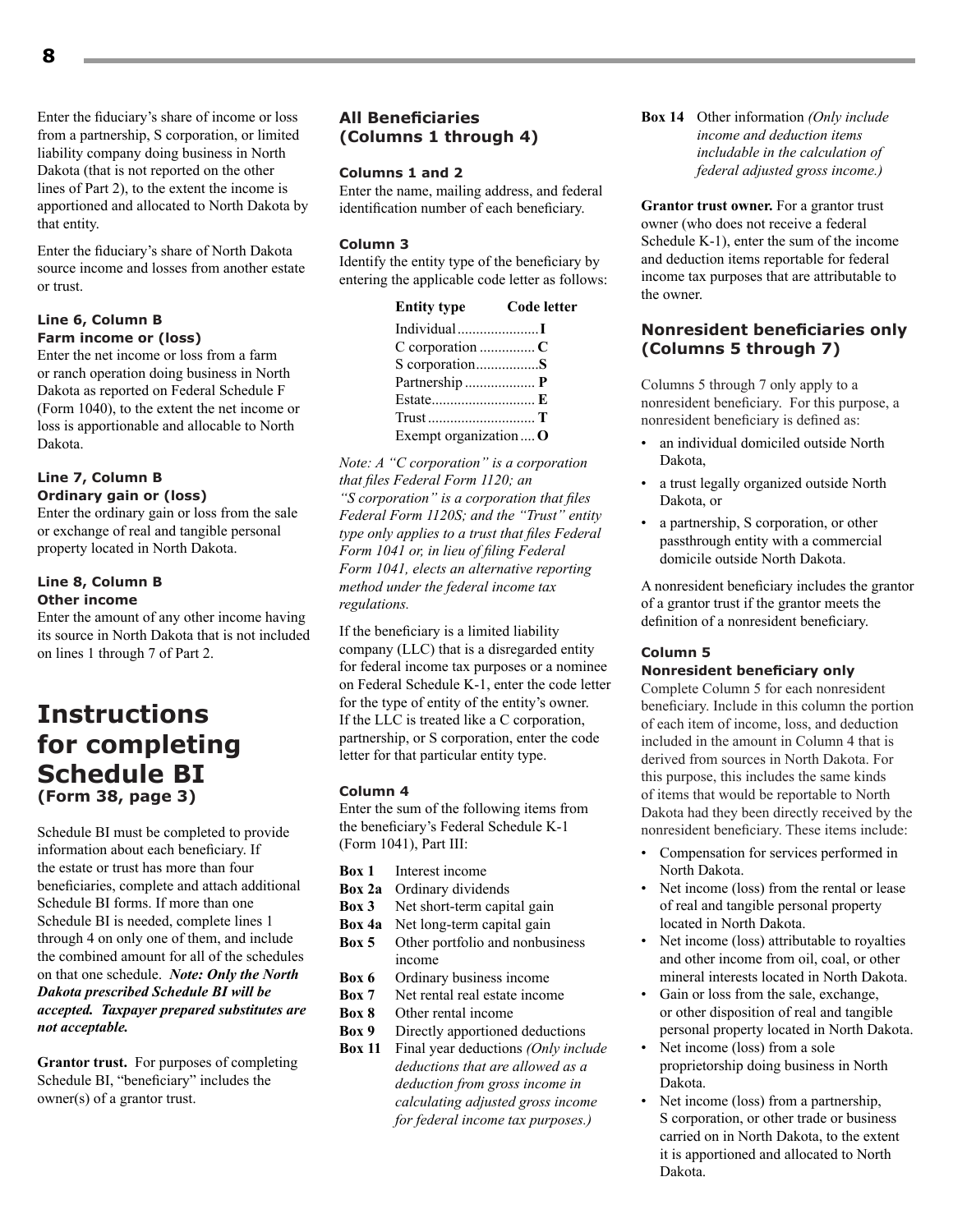- Income from gambling activity carried on in North Dakota.
- Income, gain, or loss from sources in North Dakota received from another estate or trust.

For a nonresident beneficiary, income from North Dakota sources generally does not include interest, dividends, pensions, annuities, or income and gain from intangible property. However, if any of these income items were derived from a partnership, S corporation, or limited liability company doing business in North Dakota, they must be included in Column 5 to the extent they are apportioned or allocated to North Dakota by that entity.

#### **Column 6**

#### **Nonresident beneficiary only**

If a nonresident beneficiary's distributive share of North Dakota income in Column 5 is \$1,000 or more, multiply the amount in Column 5 by 2.90% (.029) and enter the result in Column 6. However, the following exceptions apply:

- If the nonresident beneficiary provides the fiduciary with a completed Form PWA, enter the amount from line 6 of Form PWA in Column 6 and fill in the circle under "Form PWA or Form PWE."
- If the nonresident beneficiary provides the fiduciary with a completed Form PWE, leave Column 6 blank and fill in the circle under "Form PWA or Form PWE."
- If the nonresident beneficiary elected to be included in a composite filing, leave Column 6 blank and see the instructions to Column 7.

See "Withholding from nonresident beneficiary" on page 3 for more information.

#### **Column 7**

#### **Nonresident beneficiary only** *Note: Leave Column 7 blank if Column 6 was completed for the nonresident beneficiary.*

Complete Column 7 for each nonresident beneficiary electing to be included in a composite filing. Multiply the amount in Column 5 by 2.90% (.029) and enter the result in Column 7. If the amount in Column 5 is zero or less, enter zero in Column 7. See "Composite filing" on page 4 for more information.

### **Instructions for completing Schedule CR (Form 38, page 3)**

The fiduciary for an estate or trust may be eligible for a credit for income tax paid to another state or local jurisdiction if both of the following apply:

- It is a resident estate or trust.
- The fiduciary paid income tax for the tax year to North Dakota and to the other state or local jurisdiction on the same income*.*

A "state" means any of the other 49 U.S. states, the District of Columbia, and a U.S. territory. A "local jurisdiction" means a city, township, county, etc., within a state.

**Qualifying taxes**—The credit is allowed for income taxes paid to another state and any local jurisdictions in that state. The credit is not allowed for income tax paid to a foreign country or its local jurisdictions, nor is it allowed for any tax that is not an income tax (e.g., property or sales taxes).

**Other state's return**—The credit is allowed only if the fiduciary files an income tax return with the other state or local jurisdiction. The credit is not allowed for income tax withheld or estimated income tax paid to the other state. *A copy of the income tax return filed with the other state and/or local jurisdiction must be attached to Form 38.*

**Payment of income tax to more than one other state**—If the fiduciary pays income tax to more than one other state for the tax year, a separate Schedule CR must be completed for each state. If the fiduciary also paid income tax to a local jurisdiction in another state, include the income tax paid to the local jurisdiction on the Schedule CR filed for the state in which the local jurisdiction is located. Fill in the total of the separately calculated credit amounts on Form 38, page 1, line 2.

#### **Line 2**

Enter only those items of income, gain, loss, and adjustments to income (included in the fiduciary's share of total income on line 1) that have their source in the other state. Generally they have their source in the other state if they are taxable or deductible under the other state's tax laws. Disregard any adjustment to the fiduciary's total federal income allowed or required by the other state's tax laws.

#### **Line 6**

Enter the amount of the income tax less any income tax credits (except withholding and estimated tax) shown on the other state's income tax return. If the fiduciary also paid income tax to a local jurisdiction in the other state, include the income tax shown on the local jurisdiction's income tax return (or, if applicable, the other state's return).

### **Specific line instructions for page 1 of Form 38, lines 1-17**

**Complete the Tax Computation Schedule and Schedule BI before completing lines 1 through 17 on page 1 of Form 38.**

#### **Line 2**

#### **Credit for income tax paid to another state or local jurisdiction**

A fiduciary for a resident estate or trust may be eligible for a credit if the fiduciary pays income tax to another U.S. state, the District of Columbia, a U.S. territory, or any of their local jurisdictions, on income that is also taxed to the fiduciary in North Dakota. See the instructions to Schedule CR on this page. **Attach a copy of the income tax return filed with the other state and/or local jurisdiction.**

#### **Line 3**

#### **Other credits**

For other credits that may apply, see the 2018 Schedule 38-TC and its instructions. Enter on this line the total credits retained by the estate or trust from Schedule 38-TC, line 19a. *Do not include on this line any credit(s) allocated to the beneficiaries.* **Attach Schedule 38-TC.**

#### **Line 8**

#### **Income tax withholding**

Enter the North Dakota income tax withholding shown on a 2018 Form W-2, Form 1099, or North Dakota Schedule K-1. Also enter North Dakota income tax withholding shown on a 2017 North Dakota Schedule K-1 if the tax year of the partnership, S corporation, estate, or trust shown on the Schedule K-1 is a fiscal year ending in your 2018 tax year. Be sure the state identified on the Form W-2 or Form 1099 is North Dakota. Do not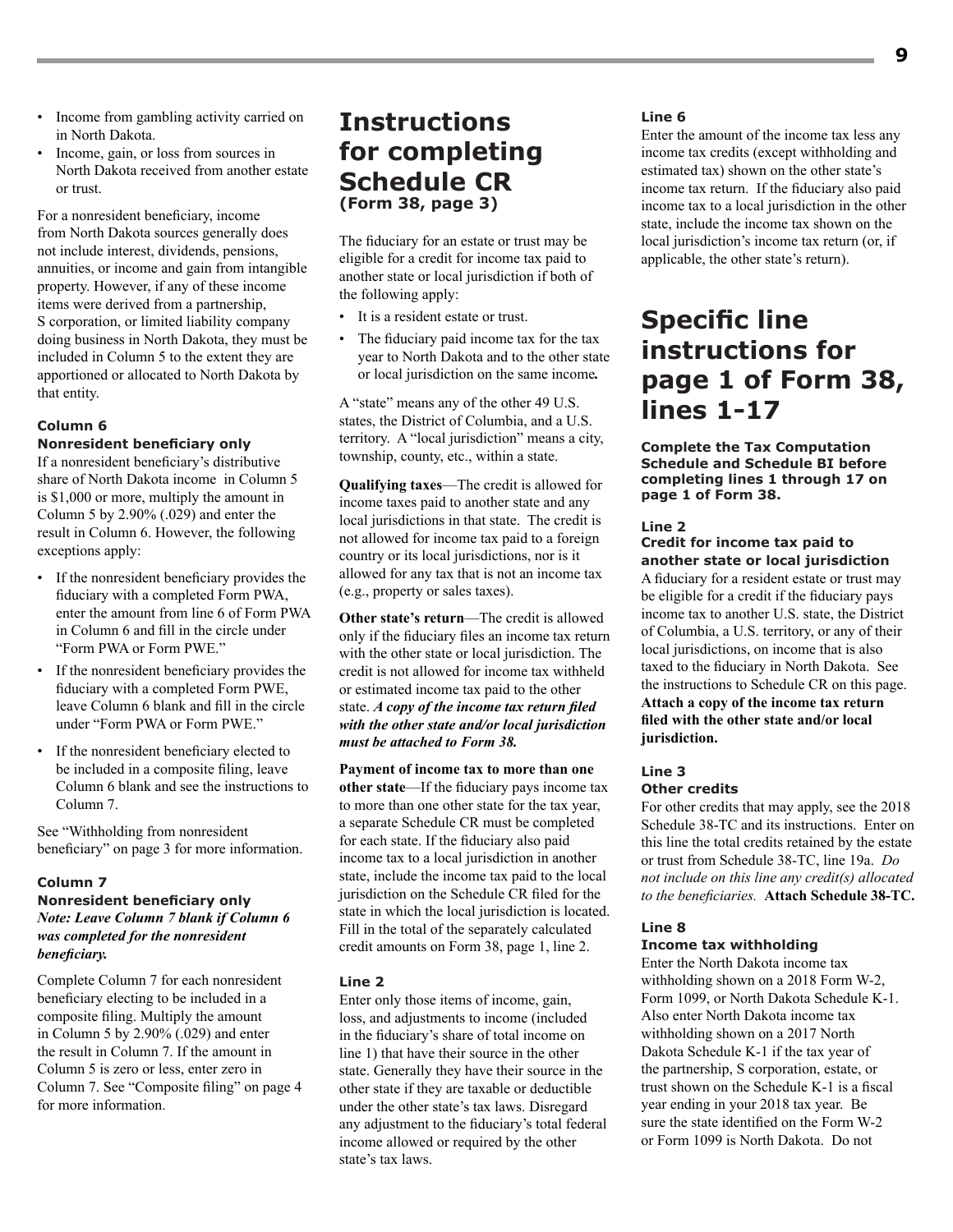enter on this line North Dakota extraction or production taxes withheld from mineral interest income, such as an oil or gas royalty, because they are not income taxes. **Attach a copy of the Form W-2, Form 1099, or North Dakota Schedule K-1.**

#### **Line 9**

#### **Estimated tax payment**

Enter North Dakota estimated income tax paid on 2018 Forms 38-ES and 38-EXT. Also enter the amount of an overpayment from the 2017 Form 38 that was applied as an estimated tax payment for the 2018 tax year.

#### **Line 12**

#### **Application of overpayment to 2019**

If there is an overpayment on line 11, part or all of it may be applied as an estimated payment toward the 2019 tax liability. Enter on this line the amount to be applied. The amount applied may not be changed after the return is filed. If this is an amended return, do not make an entry on this line.

#### **Line 14**

#### **Tax due**

A tax due must be paid in full with the return when it is filed. See the instructions to line 16 for payment options. A late payment of tax may be subject to penalty and interest charges—see "Penalty and interest" on page 3.

#### **Line 15 Penalty and interest**

The Office of State Tax Commissioner will notify the fiduciary of any penalty and interest owed for late filing or late payment, or interest owed on tax due during an extension period. However, if desired, the fiduciary may calculate these amounts and enter them on this line, and submit payment for them with the return. See "Penalty and interest" on page 3 for how to calculate these amounts.

#### **Line 16 Balance due**

The balance due must be paid in full with the return. The payment may be made electronically in one of the following ways.

• **Online**—A payment may be made online with an electronic check or a debit or credit card. The electronic check option is free. North Dakota contracts with a national payment service to provide the debit or credit card option. There is a fee for the debit or credit option, none of which goes to the State of North Dakota. To pay online, go to

 **Electronic funds transfer**—A payment may be made by means of an Automated Clearing House (ACH) credit transaction that the taxpayer initiates through its banking institution. For more information, go to our website at **www.nd.gov/tax**.

If paying with a paper check or money order, complete a Form 38-PV payment voucher and enclose it with the payment. Make the check or money order payable to "ND State Tax Commissioner," and write the last four digits of the federal employer identification number and "2018 Form 38" on the check or money order. A check must be drawn on a U.S. or Canadian bank, be in U.S. dollars, and use a standard 9-digit routing number. A check drawn on a foreign bank (except one in Canada) cannot be accepted.

#### **Line 17**

#### **Interest on underpaid estimated tax**

If the fiduciary for an estate or trust was required to pay estimated North Dakota income tax for 2018, but the fiduciary did not pay enough or paid it late, interest is charged on the underpayment or late payment. To determine if interest is owed, obtain and complete Schedule 38-UT.

### **Instructions for completing Schedule K-1**

North Dakota Schedule K-1 (Form 38) must be used to provide beneficiaries with information they will need to complete a North Dakota income tax return. The information to be included in the schedule will depend on the type of beneficiary.

**Grantor trust.** For purposes of completing Schedule K-1 (Form 38), "beneficiary" includes an owner of a grantor trust.

North Dakota Schedule K-1 (Form 38) must be completed and given to:

- each beneficiary to whom the fiduciary distributes a share of a North Dakota adjustment or tax credit (which is reportable in Part 3 of North Dakota Schedule K-1), or
- each nonresident individual, estate, or trust beneficiary for which the fiduciary is required to report an amount on Schedule BI, Column 5.

A North Dakota Schedule K-1 does not have to be provided to a partnership, corporation, or North Dakota resident individual, estate, or trust beneficiary if there are no North Dakota adjustments or tax credits distributable to the beneficiary.

In addition to the North Dakota Schedule K‑1, the fiduciary must provide the beneficiary with a copy of the *Beneficiary's Instructions to North Dakota Schedule K-1 (Form 38)*.

A copy of all North Dakota Schedule K-1 forms must be enclosed with Form 38 along with any required supplemental statements.

**Amended schedule.** If a fiduciary files an amended Form 38, the fiduciary must issue amended North Dakota Schedule K-1 forms to its beneficiaries. Fill in the "Amended" circle at the top of the North Dakota Schedule K-1.

**Final schedule.** Fill in the "Final" circle at the top of the North Dakota Schedule K-1 if it is the last one that the fiduciary is required to issue to a beneficiary.

#### **Part 2 Beneficiary information**

#### **Item F**

Enter the same code letter shown in Column 3 of Schedule BI of Form 38 for the beneficiary.

#### **Item G**

If the beneficiary is an individual, estate, or trust, fill in the applicable circle to indicate the legal residency status of the beneficiary for North Dakota income tax purposes. If an individual beneficiary changed his or her legal residency to or from North Dakota during the tax year, check the part-year resident status. In the case of an estate or trust beneficiary, only the full-year resident or full-year nonresident status will apply.

#### **Item H**

For a nonresident beneficiary, fill in the applicable circle to indicate whether the beneficiary elected to be included in a composite filing by the fiduciary.

#### **Part 3**

#### **All beneficiaries— North Dakota adjustments and tax credits**

Complete this part for a beneficiary only if the income, deduction, or tax credit is allocated to the beneficiary.

**www.nd.gov/tax/payment**.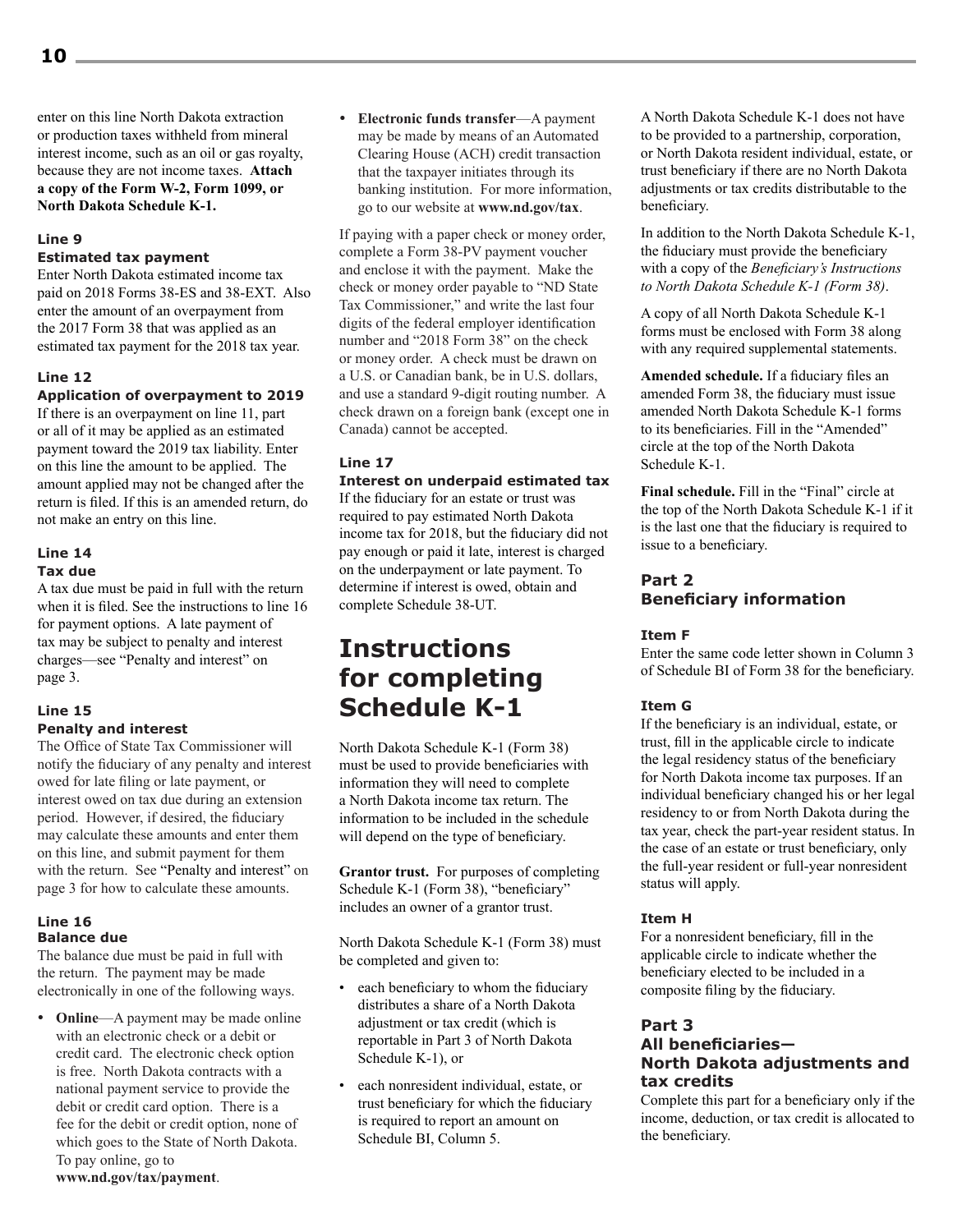#### **Line 1 Federally-exempt income from non-North Dakota bonds and securities**

If the beneficiary is an individual, estate, or trust, do not make an entry on this line.

For all other beneficiaries, enter the beneficiary's share of interest and dividend income from bonds and securities that is exempt from federal income tax. Do not include income from bonds and securities of North Dakota and any of its political subdivisions.

#### **Line 2**

#### **State and local income taxes**

If the beneficiary is an individual, estate, or trust, do not make an entry on this line.

For all other beneficiaries, enter the portion of any state or local income taxes deducted in calculating ordinary income (loss) that was allocated to the beneficiary.

#### **Line 3**

#### **Interest from U.S. obligations**

Enter the portion of any interest from U.S. obligations allocated to the beneficiary. Include interest income from other securities if the interest is specifically exempted from state income tax by federal statute. Also include the portion of dividend income from a mutual fund attributable to the fund's investment in the same kinds of securities.

#### **Line 4**

#### **Renaissance zone income exemption**

If the estate or trust qualified for the renaissance zone business or investment income exemption (see instructions to the Tax Computation Schedule, Part 1, line 4d), enter on the appropriate line the portion of the exemption amount allocated to the beneficiary. This applies only if the income qualifying for the exemption is allocated to the beneficiary.

**Line 4a.** Enter the income exemption amount on this line only if it relates to a zone project approved *before August 1, 2013.*

**Line 4b.** Enter the income exemption amount on this line only if it relates to a zone project approved *after July 31, 2013.*

#### **Line 5**

#### **New or expanding business income exemption**

If the estate or trust qualified for the new or expanding business income exemption (see instructions to the Tax Computation Schedule, Part 1, line 4d), enter on this line the portion

of the exemption amount allocated to the beneficiary. This applies only if the income qualifying for the exemption is allocated to the beneficiary.

#### **Line 6**

### **College SAVE deduction**

Enter the portion of a College SAVE deduction allocated to the beneficiary.

#### **Lines 7 through 20 Tax credits**

If the estate or trust qualified for a North Dakota income tax credit (see instructions to Form 38, page 1, line 3), and part or all of the credit was allocated to its beneficiaries, enter the beneficiary's share of the credit on the applicable line.

**Line 15a.** Enter on this line the beneficiary's share of an endowment fund tax credit from Schedule 38-TC, line 12a.

**Line 15b.** Enter on this line the beneficiary's share of a contribution amount from Schedule 38-TC, line 12b.

**Line 15c.** Enter on this line the beneficiary's share of an endowment fund tax credit (ND Schedule K-1) from Schedule 38-TC, line 12c.

**Line 15d.** Enter on this line the beneficiary's share of a contribution amount (ND Schedule K-1) from Schedule 38-TC, line 12d.

## **Part 4**

#### **Nonresident individual, estate, or trust beneficiary only— North Dakota income (loss)**

Complete Part 4 for a nonresident individual, estate, or trust beneficiary. Enter on the corresponding line of Part 4, lines 21 through 31, each item of North Dakota income, gain, loss, deduction, etc., included in the amount reported on Form 38, Schedule BI, Column 5.

#### **Part 5 Nonresident beneficiary only**

Complete Part 5 for all nonresident beneficiaries for which an amount was required to be entered on Form 38, Schedule BI, Column 5.

#### **Line 32 ND distributive share of income (loss)**

Enter the nonresident beneficiary's North Dakota distributive share of income (loss) from Form 38, Schedule BI, Column 5.

#### **Line 33 ND income tax withheld**

Enter the amount of North Dakota income tax withheld from the nonresident beneficiary's North Dakota distributive share of income from Form 38, Schedule BI, Column 6.

#### **Line 34**

#### **ND composite income tax**

Enter the amount of North Dakota composite income tax on the nonresident beneficiary's North Dakota distributive share of income from Form 38, Schedule BI, Column 7.

### **Before you file Form 38**

#### **Signatures**

The return must be signed and dated by the fiduciary, or an authorized representative of the fiduciary.

If the fiduciary pays someone (other than an employee) to prepare the return, the paid preparer also must sign and date the return.

#### **Preparer authorization check-off**

An estate or trust may authorize the North Dakota Office of State Tax Commissioner (Tax Department) to discuss matters pertaining to its 2018 Form 38 with the preparer who signed it by filling in the circle to the right of the signature area.

This allows the Tax Department to contact the preparer if any questions arise during the processing of the return. It also allows the preparer to respond to the questions and to provide any information missing from the return, to contact the Tax Department to inquire about the status of the return's processing and related refund or payment, and to respond to Tax Department notices that the fiduciary shares with the preparer pertaining to math errors or return preparation. *(Tax Department notices will be sent only to the fiduciary.)*

This authorization applies only to the individual whose signature and printed name appears in the paid preparer section of the signature area. It does not apply to the firm, if any, shown in that section. It only applies to the 2018 return and automatically expires on the due date (including extensions) for filing the 2019 Form 38.